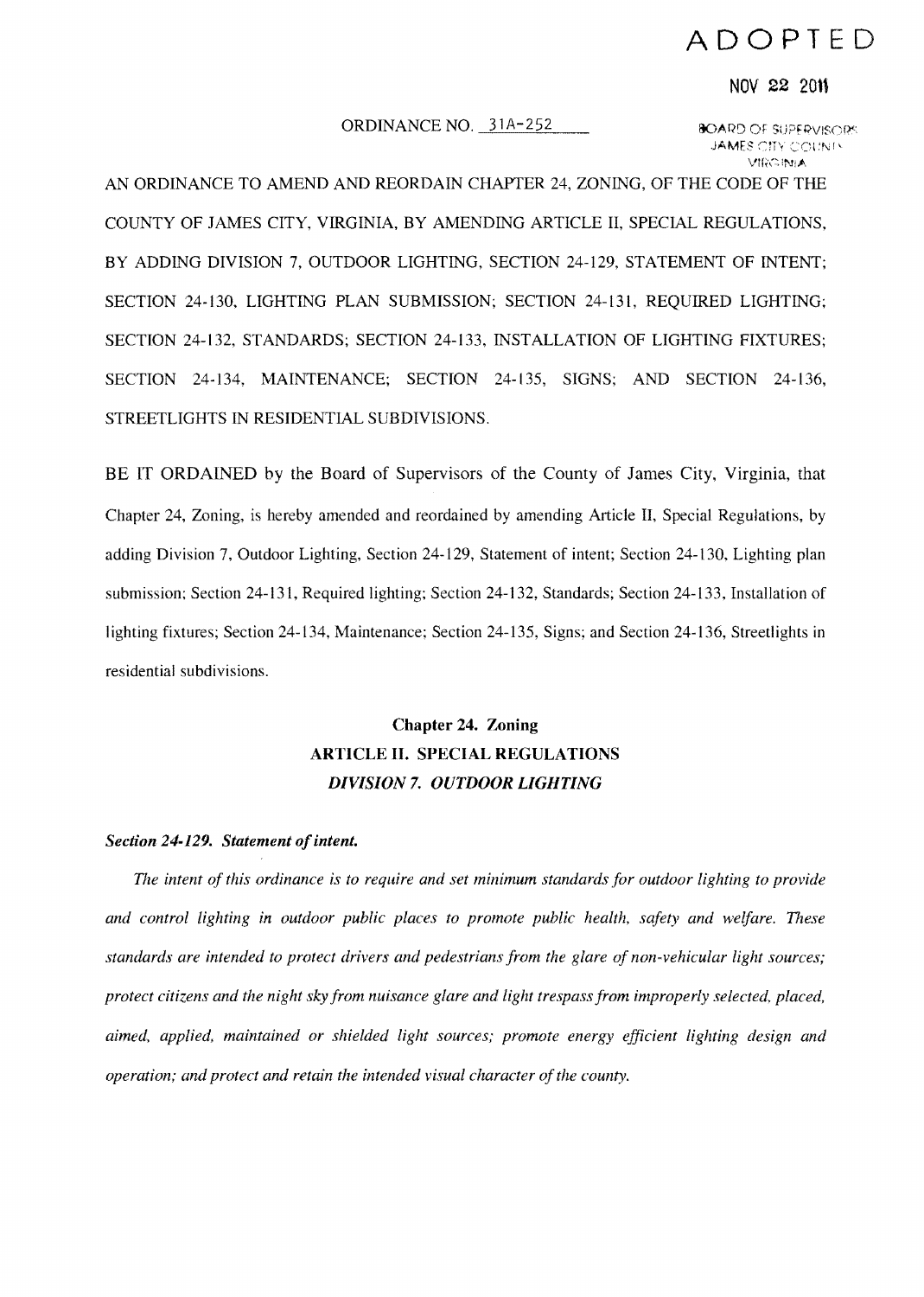# *Section 24-130. Lighting plan submission.*

*Where site lighting is required by this section, or is proposed by an applicant, lighting plans shall be submitted for county review and approval for site and subdivision plans. The lighting plan shall include the following:* 

*(a) The layout of the site, complete with all structures, parking spaces, building entrances, traffic areas (both vehicular and pedestrian), existing and proposed landscaping as shown on the landscape pian, and adjacent uses.* 

(b) The location of all proposed and existing light fixtures, including but not limited to, area, *architectural, building entrance, canopy, soffit, landscape, flag, and sign.* 

*(c) For all lighting of predominantly horizontal surfaces specified in section 24-132(a), an*  isofootcandle diagram that includes all light fixtures. The diagram shall depict the aiming angle of all *fixtures and the projected foot-candle pattern to at least the 0.1 foot-candle level.* 

*(d) Details for each light fixture, or category of light fixture, showing the type, pole design, mounting height, and wattage.* 

- *(e) Required Plan Notations:* 
	- *(1) Post-approval alterations to lighting plans or intended substitutions for specified lighting equipment on the approved plan shall be submitted to the county for review and approval prior to installation. Requests for substitutions shall be accompanied by a lighting plan that meets all requirements of this section and which demonstrates that proposed substitutions will result in a lighting design that equals or exceeds the quality of the approved plan.*
	- *(2) The county may conduct a post-installation inspection to verify compliance with the requirements of this section and the approved lighting plan.*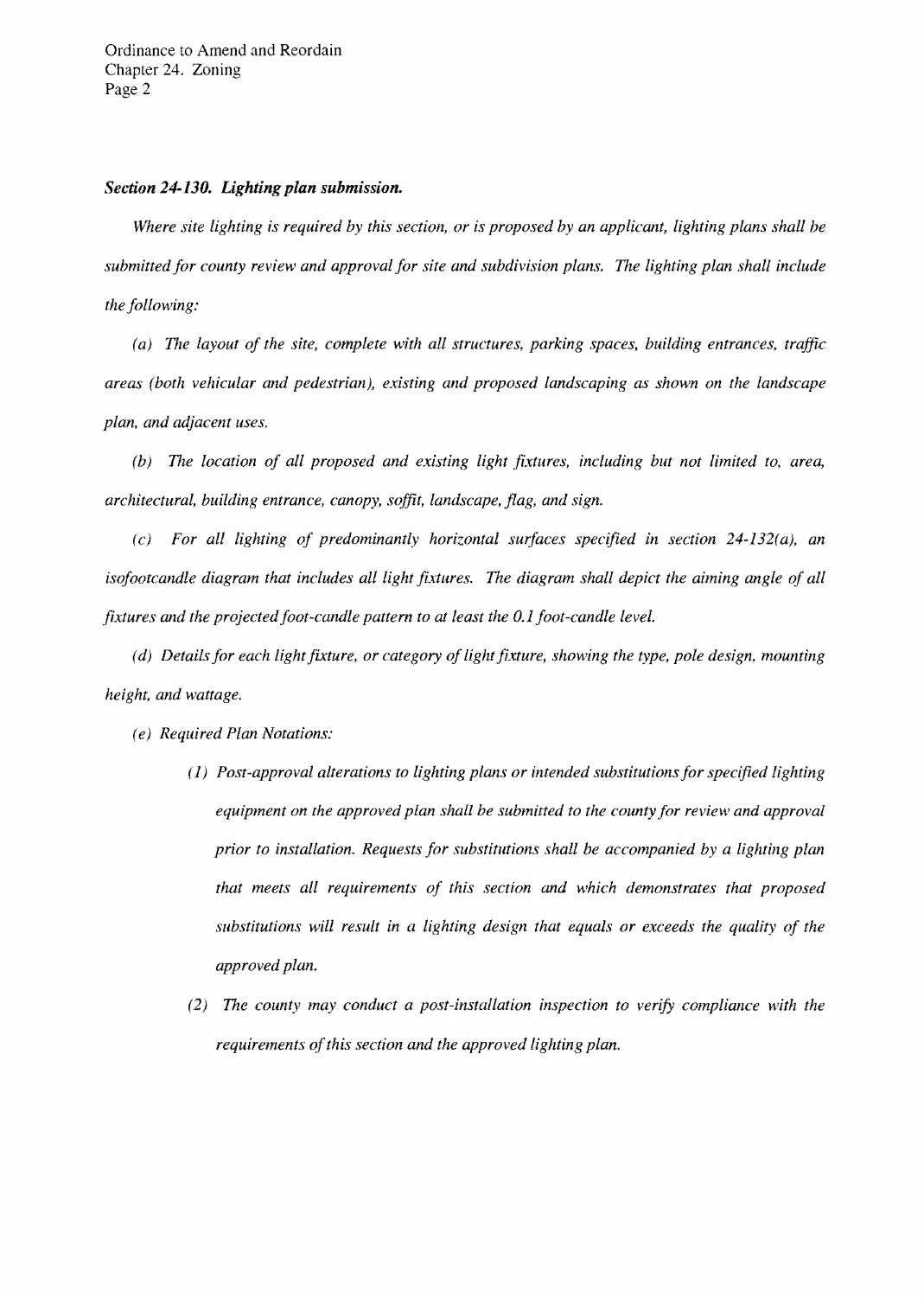*(3) Upon written request by the applicant, the planning director may waive any requirement listed above after finding that such information would not be germane to the use and type of lighting proposed.* 

#### *Section* **24-131.** *Required lighting.*

*Adequate lighting shall be provided for the building entrances and parking lots of uses which will be in operation at night. All other lighting proposed by an applicant (such as landscape lighting and sign illumination) is optional, but where proposed, must meet the requirements of this Division.* 

#### *Section* **24-132.** *Standards.*

All lighting shall be aimed, located, designed, fitted and maintained in a way that will not present a *hazard to drivers by impairing their ability to safely traverse the roadway and in a way that will not create a nuisance by projecting or reflecting objectionable light skyward or onto a neighboring use or property.* 

(a) Lighting of predominantly horizontal surfaces. For the lighting of predominantly horizontal surfaces, light fixtures shall be full-cutoff fixtures that meet Illuminating Engineering Society of North *America (IESNA) criteria. and shall be aimed straight down (see figure* 1 *below). Examples of*  predominantly horizontal surfaces include, but are not limited to, parking areas, roadways, vehicular *and pedestrian passage areas, merchandising and storage areas, under-canopy lighting (automotive-fuel dispensing facilities. drive-thrus, etc.), automotive sales areas, loading docks, active and passive recreational areas, building entrances, sidewalks, bicycle and pedestrian paths, and site entrances.*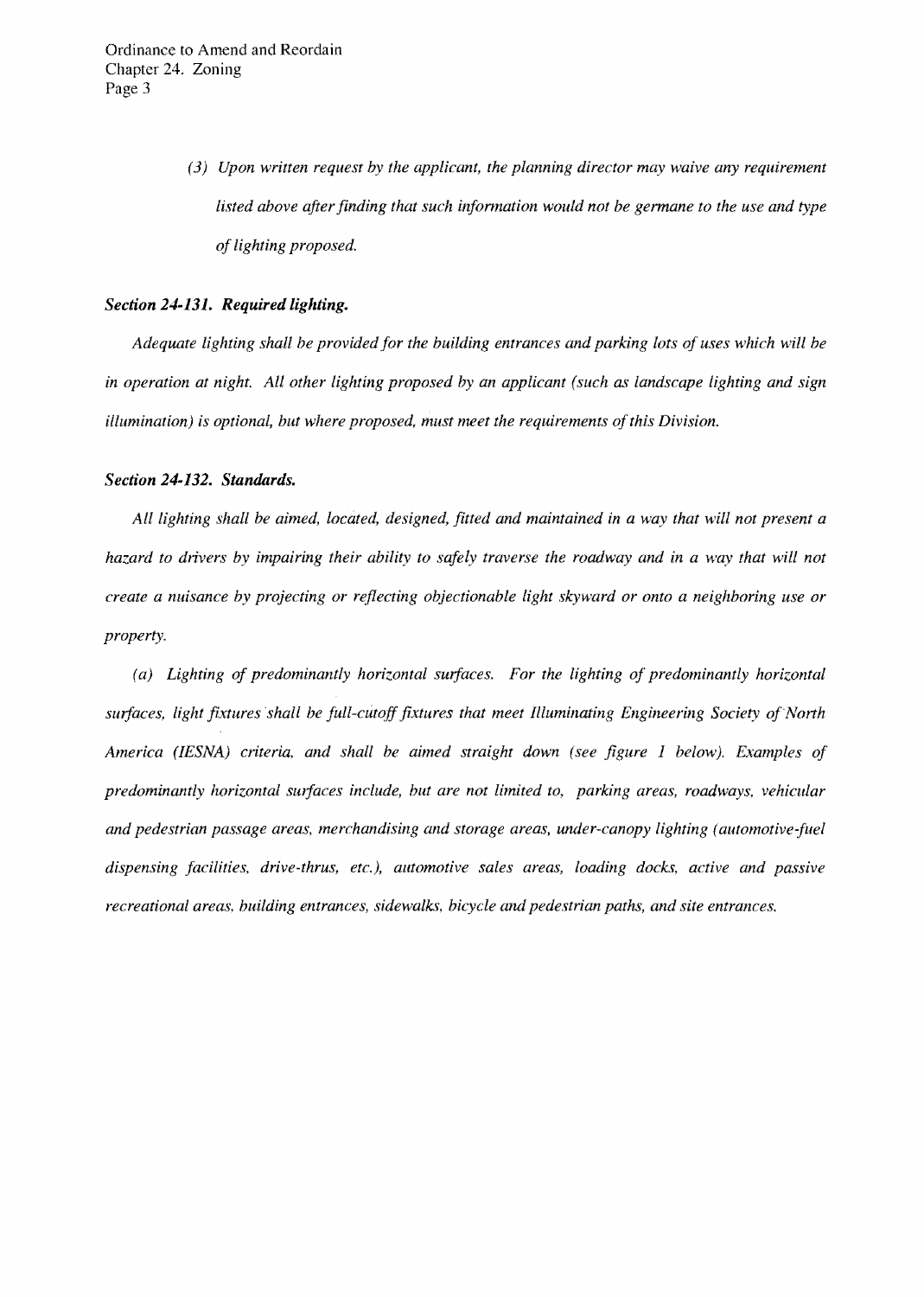



(b) Lighting of predominantly non-horizontal surfaces. For the lighting of predominantly non*horizontal surfaces, light fixtures shall be full-cutoff or directionally shielded and shall be aimed and controlled so that light is confined, as much as possible. to the objects that are intended to be lit and does not project into the windows of neighboring residences, adjacent uses, past the object being illuminated,* skyward, or onto a public roadway (see figure 2). *Examples of predominantly non-horizontal surfaces include, but are not limited to, buildings, facades, landscaping, signs, displays, flags, and statuary, ·when their uses are specifically permitted by the county. All outdoor lighting associated with illuminating signage shall be required to follow specifications for sign lighting found in article* 2, *division 3.*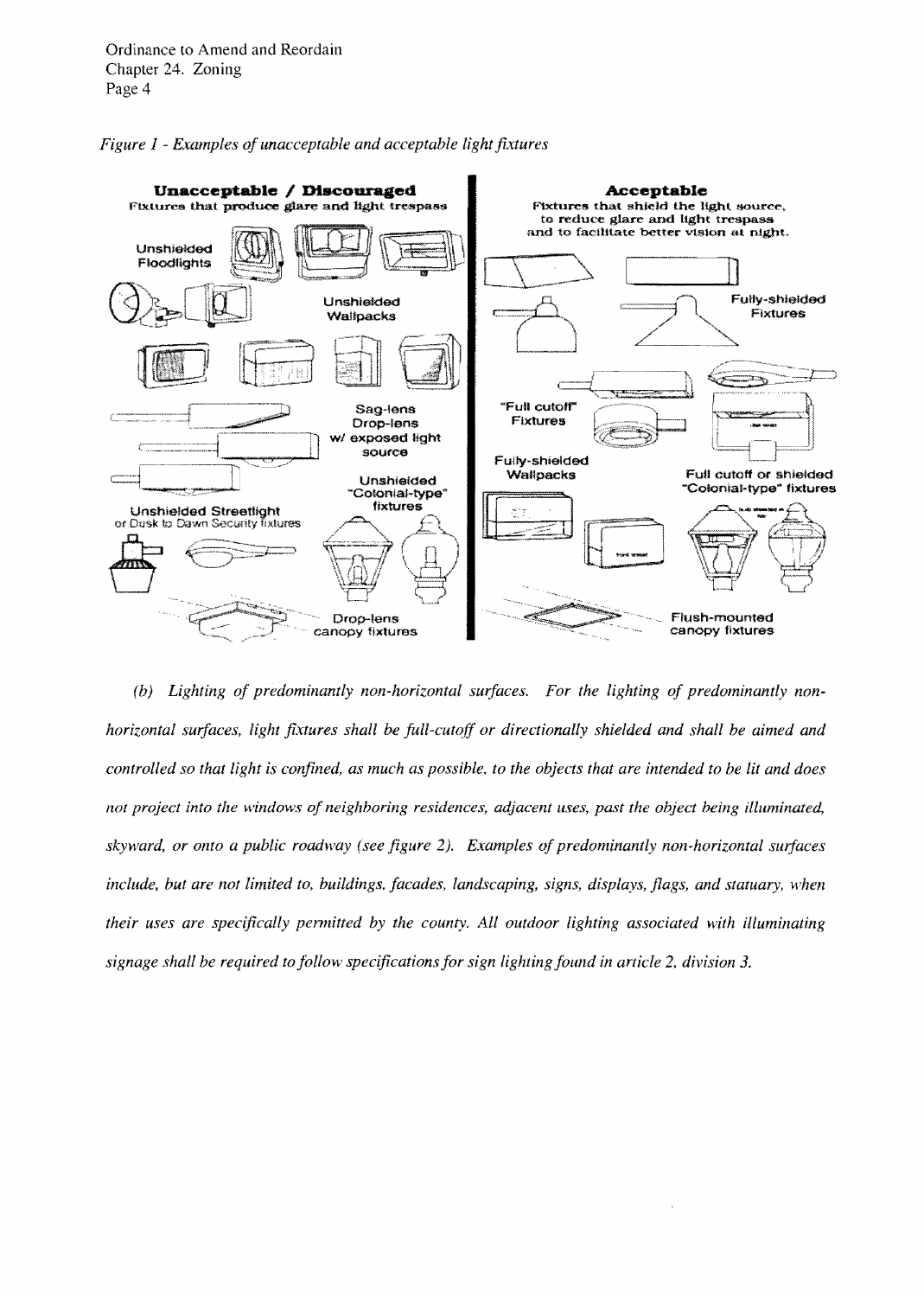Ordinance to Amend and Reordain Chapter 24. Zoning Page 5





*(c)* Light trespass. Light trespass, defined as light intensity measured at 0.1 footcandle or higher *extending beyond any property line or into the public right-oj-way, shall be prohibited. In cases where there is a public pedestrian accommodation located within an adjacent public right-of-way, light intensity* greater than 0.1 footcandle may cross into the right-of-way in order to light the pedestrian *accommodation. In all other instances, the applicant may request a waiver to allow Jor a light intensity higher than 0.1 footcandle to extend beyond a property line upon written application to the planning director. In evaluating such a waiver, the planning director shall consider the type oj lighting, impact on adjacent properties and roadways, and any circumstances that are unique to the property.* 

*(d) Fixture height. Pole mounted light fixtures shall not exceed 30 feet in height. Height of the light* fixture shall be the distance from ground or finished grade level to the highest point. Upon application to *the planning director, the applicant may request a waiver to allow for the height to be raised to a height in excess oj 30 Jeet up to the height oj the main structure on the property or a matimum oj 60 Jeet above grade, whichever is less. Light fixtures mounted on poles which are intended Jor the illumination oj athletic Jields shall only be subject to the height limitations ojthe zoning district.*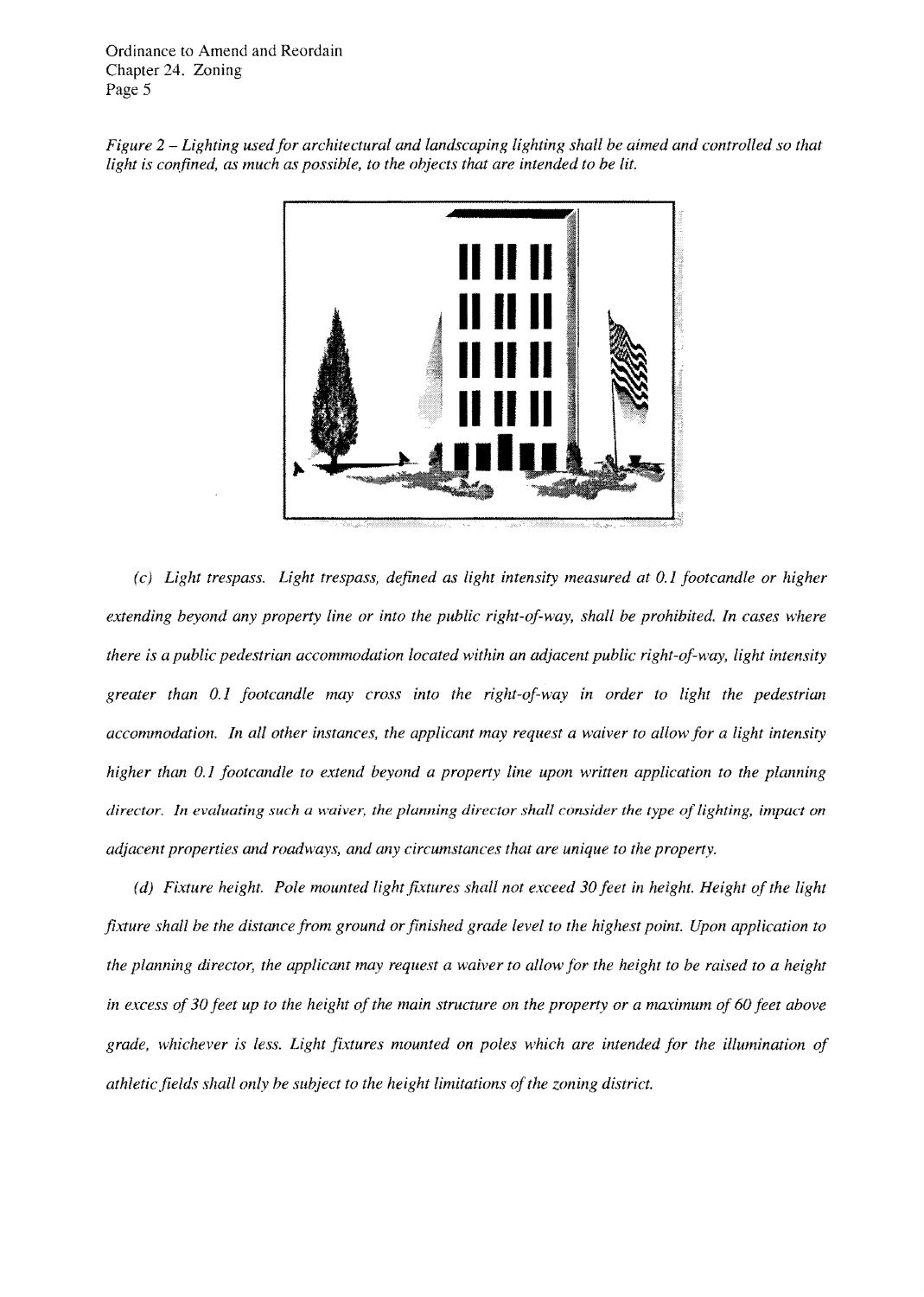(*e) Coordination with landscape plan. The applicant shall demonstrate that the site lighting and*  landscaping have been coordinated to minimize conflict between vegetation and intended light *distribution, both initially and at vegetation maturity.* 

*(f) Temporary lighting. Upon written request of the applicant, temporary use of spotlights, floodlights and other specialized lights which do not meet the standards specified above may be approved by the planning director. 1n this context, temporary lighting shall mean lighting used at events of a special or seasonal nature. Conditions may be attached to such approval at the discretion of the planning director.* 

#### *Section* 24-133. *Installation oJlighting futures.*

*(a) Poles and brackets for supporting light fixtures shall be those specifically manufactured for that purpose and shall be designed and rated for the light future and mounting accessory weights and wind loads involved.* 

*(b) Pole foundations shall be designed to be consistent with manufacturer's wind load requirements and local soil conditions involved.* 

#### *Section* 24-134. *Maintenance.*

*Light fixtures and ancillary equipment shall be maintained to meet the requirements of this ordinance.* 

### *Section* 24-135. *Signs.*

*All outdoor lighting used to illuminate signage shall be required to follow specifications for sign lighting found in article* 2, *division 3.* 

# *Section* 24-136. *Streetlights in residential subdivisions.*

*All outdoor lighting associated with streetlights in residential subdivisions shall only be required to follow the specifications found in Chapter* 19, *Subdivisions.*